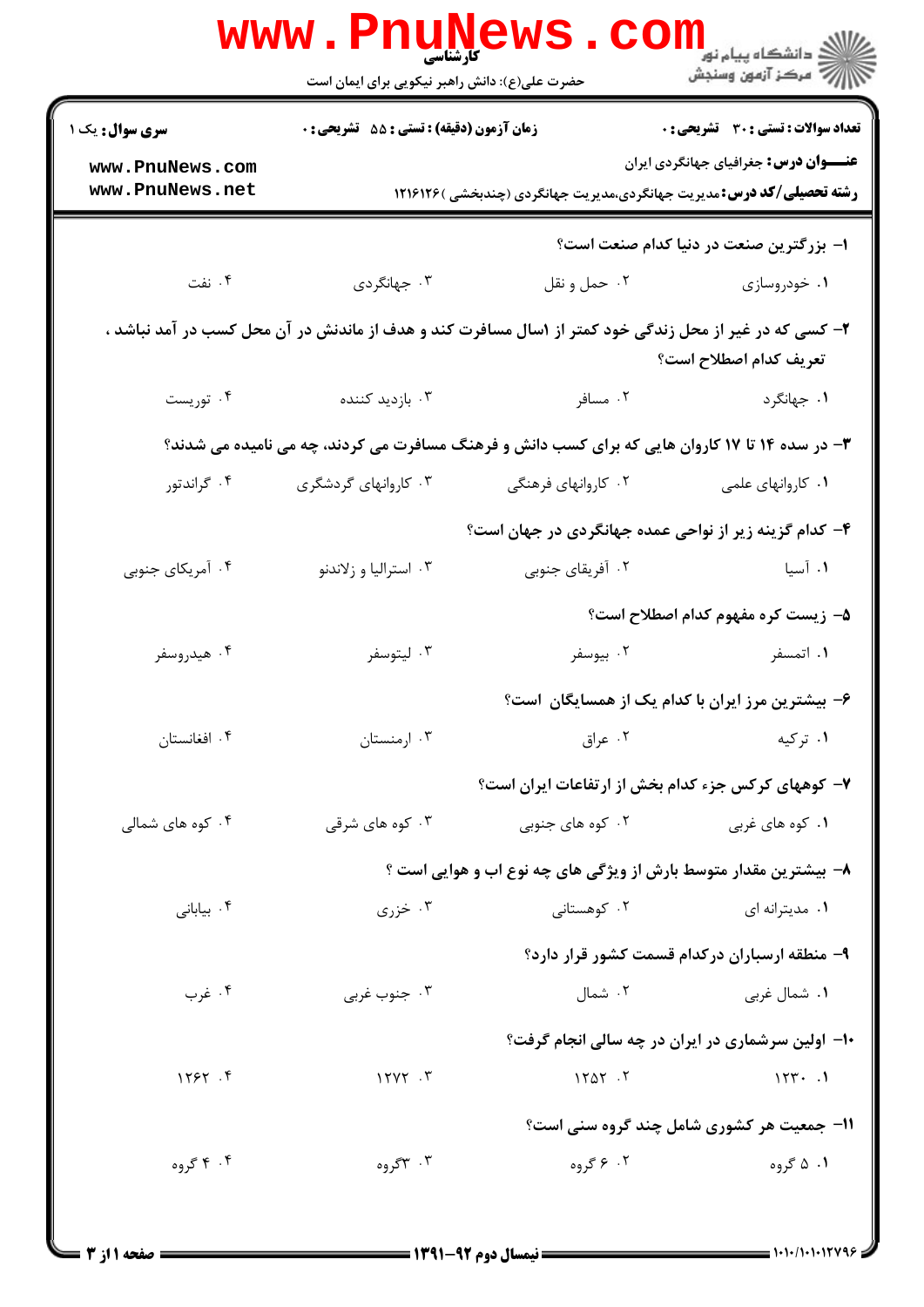|                                    | www.PnuNews<br>کارشناسی<br>حضرت علی(ع): دانش راهبر نیکویی برای ایمان است |                                                                              | ے<br>دانشگاہ پیام نو <mark>ر</mark><br>ر آمرڪز آزمون وسنڊش |
|------------------------------------|--------------------------------------------------------------------------|------------------------------------------------------------------------------|------------------------------------------------------------|
| <b>سری سوال : ۱ یک</b>             | <b>زمان آزمون (دقیقه) : تستی : 55 تشریحی : 0</b>                         |                                                                              | <b>تعداد سوالات : تستی : 30 ٪ تشریحی : 0</b>               |
| www.PnuNews.com<br>www.PnuNews.net |                                                                          | <b>رشته تحصیلی/کد درس:</b> مدیریت جهانگردی،مدیریت جهانگردی (چندبخشی )۱۲۱۶۱۲۶ | <b>عنـــوان درس:</b> جغرافیای جهانگردی ایران               |
|                                    |                                                                          | <b>۱۲</b> - اولین چاه نفت ایران در چه سالی و در کدام شهر کشف شد؟             |                                                            |
|                                    | ۰۲ ابادان = ۱۸۰۹                                                         |                                                                              | ۰۱ اهواز- ۱۹۰۹                                             |
|                                    | ۰۴ مسجد سليمان- ۱۸۰۹                                                     |                                                                              | ۰۳ مسجد سلیمان- ۱۹۰۸                                       |
|                                    |                                                                          | ۱۳- دلیل به وجود آمدن نوعی ده به نام قلعه در نواحی شرقی ایران چه بود؟        |                                                            |
|                                    | ۰۲ تمایل به زراعت                                                        |                                                                              | ۰۱ کمبود آب                                                |
|                                    | ۰۴ تمایل به یکجا نشینی                                                   |                                                                              | ۰۳ عدم امنیت                                               |
|                                    |                                                                          |                                                                              | ۱۴- در عصر ساسانی نطفه اصلی شهر چه نام داشت؟               |
| ۰۴ بیرونی                          | ۰۳ ربض                                                                   | ۰۲ کهندژ                                                                     | ۰۱ شهرستان                                                 |
|                                    |                                                                          | ۱۵– این ناحیه دارای بالاترین جذب درصد گردشگر در کشور است؟                    |                                                            |
|                                    | ۰۲ ناحیه ساحلی و خلیج فارس                                               |                                                                              | ۰۱ ناحیه ساحلی و خزری                                      |
|                                    | ۰۴ نواحی کوهستانی                                                        |                                                                              | ۰۳ اماکن و شهرهای تاریخی                                   |
|                                    |                                                                          | ۱۶- کدام یک از ایل های زیر به نیمه چهارلنگ و هفت لنگ تقسیم می شود؟           |                                                            |
| ۰۴ ایل کلهر                        | ۰۳ ایل گوران                                                             | ٠٢ ايل بختياري                                                               | ۰۱ ایل سنجابی                                              |
|                                    |                                                                          |                                                                              | ۱۷- انقلاب مشروطیت در کدام شهر متولد شد؟                   |
| ۰۴ مشهد                            | ۰۳ تبریز                                                                 | ۰۲ اصفهان                                                                    | ۰۱ قم                                                      |
|                                    |                                                                          | ۱۸- ایل افشار مربوط به کدام یک از شهرهای زیر است؟                            |                                                            |
| ۰۴ سیستان و بلوچستان               | ۰۳ شهرکرد                                                                | ۰۲ سمپرم                                                                     | ۰۱ ارومیه                                                  |
|                                    |                                                                          | ۱۹- مرداب گاوخونی در اطراف کدام یک از شهرهای زیر قرار دارد؟                  |                                                            |
| ۰۴ اصفهان                          | بندرانزلى $\cdot$ ۳.                                                     | ۰۲ رشت                                                                       | ۰۱ ساری                                                    |
|                                    |                                                                          | ۲۰– کوهستان یا کشور خورشید تابان لقب کدام شهر در گذشته بوده است؟             |                                                            |
| ۰۴ قوچان                           | ۰۳ اردبیل                                                                | ۰۲ ایلام                                                                     | ۰۱ مشهد                                                    |
|                                    |                                                                          |                                                                              |                                                            |
|                                    |                                                                          | <b>۲۱</b> - نام اولیه کدام یک از بنادر زیر بندر لیان بوده است؟               |                                                            |
| ۰۴ بندرانزلی                       | ۰۳ بندرلنگه                                                              | ۰۲ بندرعباس                                                                  | ۰۱ بوشهر                                                   |
|                                    |                                                                          |                                                                              |                                                            |